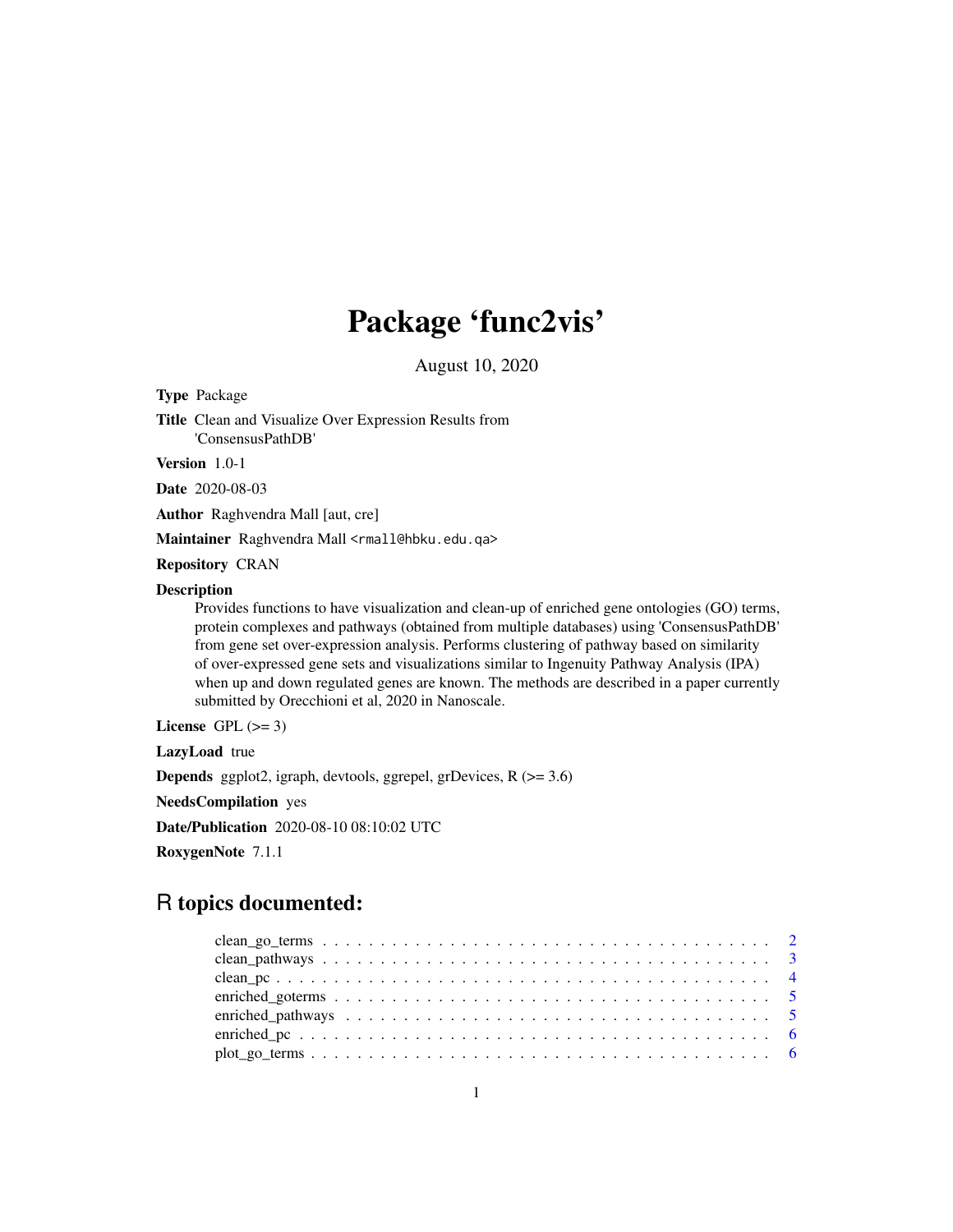<span id="page-1-0"></span>

| Index |  |
|-------|--|

<span id="page-1-1"></span>clean\_go\_terms *Clean Gene Ontologies (GO) Terms*

#### Description

Clean set of enriched goterms obtained from 'ConsensusPathDB' for gene set overexpression analysis. We also append two columns indicating the number of up-regulated and number of downregulated genes based on fold change information available in data frame case\_vs\_ctrl.

#### Usage

clean\_go\_terms(df\_case\_vs\_ctrl, df\_goterms)

#### Arguments

df\_case\_vs\_ctrl

Data frame which has at least 2 columns: <gene,fc>. Here gene represents the set of genes which are differentially expressed between case and control. Here fc represents the fold-change value for each gene.

df\_goterms The tab-separated data frame with the goterms information obtained after performing gene set overexpression analysis using 'ConsensusPathDB'.

#### Value

Returns clean enriched GO terms data frame.

#### **Note**

rmall@hbku.edu.qa

#### Author(s)

Raghvendra Mall

#### See Also

See Also as [clean\\_pc](#page-3-1), [plot\\_go\\_terms](#page-5-1)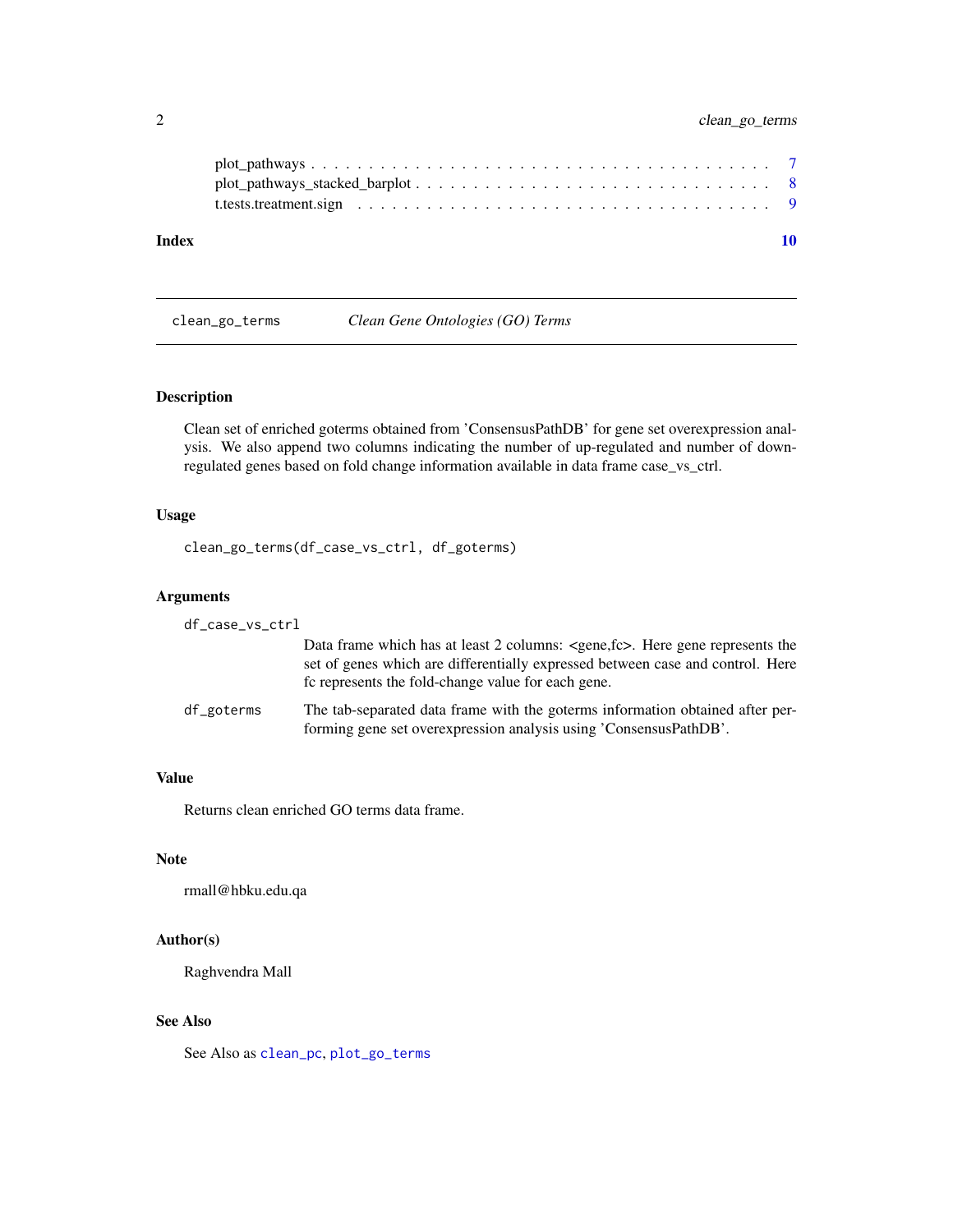#### <span id="page-2-0"></span>clean\_pathways 3

#### Examples

```
data("t.tests.treatment.sign")
data("enriched_goterms")
revised_goterms <- clean_go_terms(df_case_vs_ctrl=t.tests.treatment.sign,
                                  df_goterms = enriched_goterms)
print(head(revised_goterms))
```
<span id="page-2-1"></span>clean\_pathways *Clean Enriched Pathways*

#### Description

Clean set of enriched pathways obtained from 'ConsensusPathDB' for gene set overexpression analysis. We also append two columns indicating the number of up-regulated and number of downregulated genes based on fold change information available in data frame case\_vs\_ctrl. We cluster pathways based on similarity of gene set using igraph's walktrap clustering algorithm. Within each cluster, pathways are ordered by most to least significant pathway in terms of p-values.

#### Usage

clean\_pathways(df\_case\_vs\_ctrl, df\_pathway)

#### Arguments

| df_case_vs_ctrl |                                                                                                                                                                                                                                    |
|-----------------|------------------------------------------------------------------------------------------------------------------------------------------------------------------------------------------------------------------------------------|
|                 | Data frame which has at least 2 columns: <gene, fc="">. Here gene represents the<br/>set of genes which are differentially expressed between case and control. Here<br/>fc represents the fold-change value for each gene.</gene,> |
| df_pathway      | The tab-separated data frame with the pathways information obtained after per-<br>forming gene set overexpression analysis using 'ConsensusPathDB'.                                                                                |

#### Value

Returns clean enriched pathways data frame. The data frame has an additional column clusters highlighting the cluster to which each enriched pathway belongs.

#### Note

rmall@hbku.edu.qa

#### Author(s)

Raghvendra Mall

#### See Also

[clean\\_go\\_terms](#page-1-1), [clean\\_pc](#page-3-1)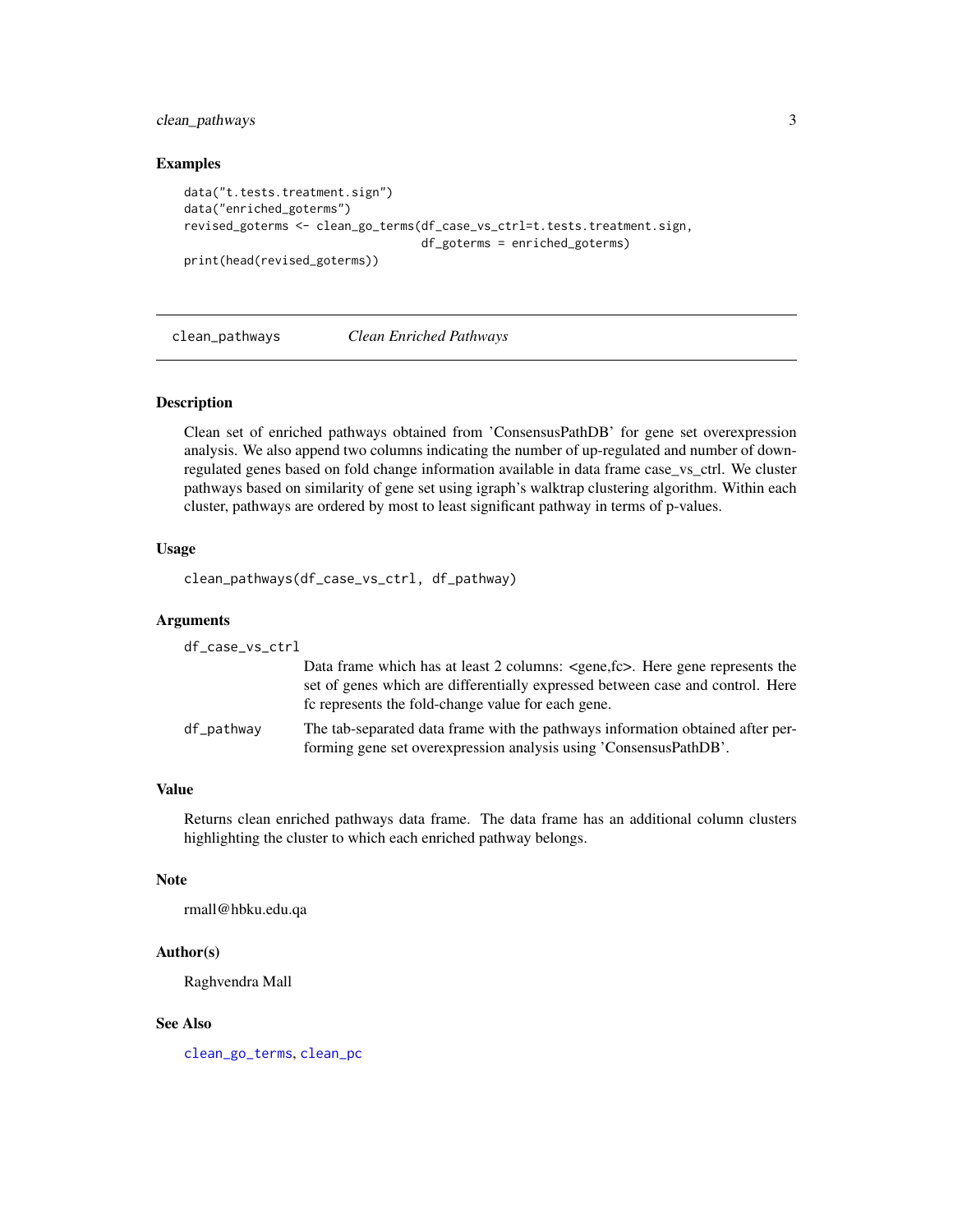4 clean\_pc

#### Examples

```
data("t.tests.treatment.sign")
data("enriched_pathways")
revised_pathway <- clean_pathways(df_case_vs_ctrl=t.tests.treatment.sign,
                                  df_pathway = enriched_pathways)
print(head(revised_pathway))
```
<span id="page-3-1"></span>clean\_pc *Clean Enriched Protein Complexes*

#### Description

Clean set of enriched protein complexes obtained from 'ConsensusPathDB' for gene set overexpression analysis. We also append two columns indicating the number of up-regulated and number of down-regulated genes based on fold change information available in data frame case\_vs\_ctrl.

#### Usage

```
clean_pc(df_case_vs_ctrl,df_pc)
```
#### Arguments

| df_case_vs_ctrl |                                                                                                                                                                                                                                    |
|-----------------|------------------------------------------------------------------------------------------------------------------------------------------------------------------------------------------------------------------------------------|
|                 | Data frame which has at least 2 columns: <gene, fc="">. Here gene represents the<br/>set of genes which are differentially expressed between case and control. Here<br/>fc represents the fold-change value for each gene.</gene,> |
| df_pc           | The tab-separated data frame with the protein complexes information obtained<br>after performing gene set overexpression analysis using 'ConsensusPathDB'.                                                                         |

#### Value

Returns clean enriched protein complexes data frame.

#### Note

rmall@hbku.edu.qa

#### Author(s)

Raghvendra Mall

#### See Also

See Also as [clean\\_go\\_terms](#page-1-1), [plot\\_go\\_terms](#page-5-1)

<span id="page-3-0"></span>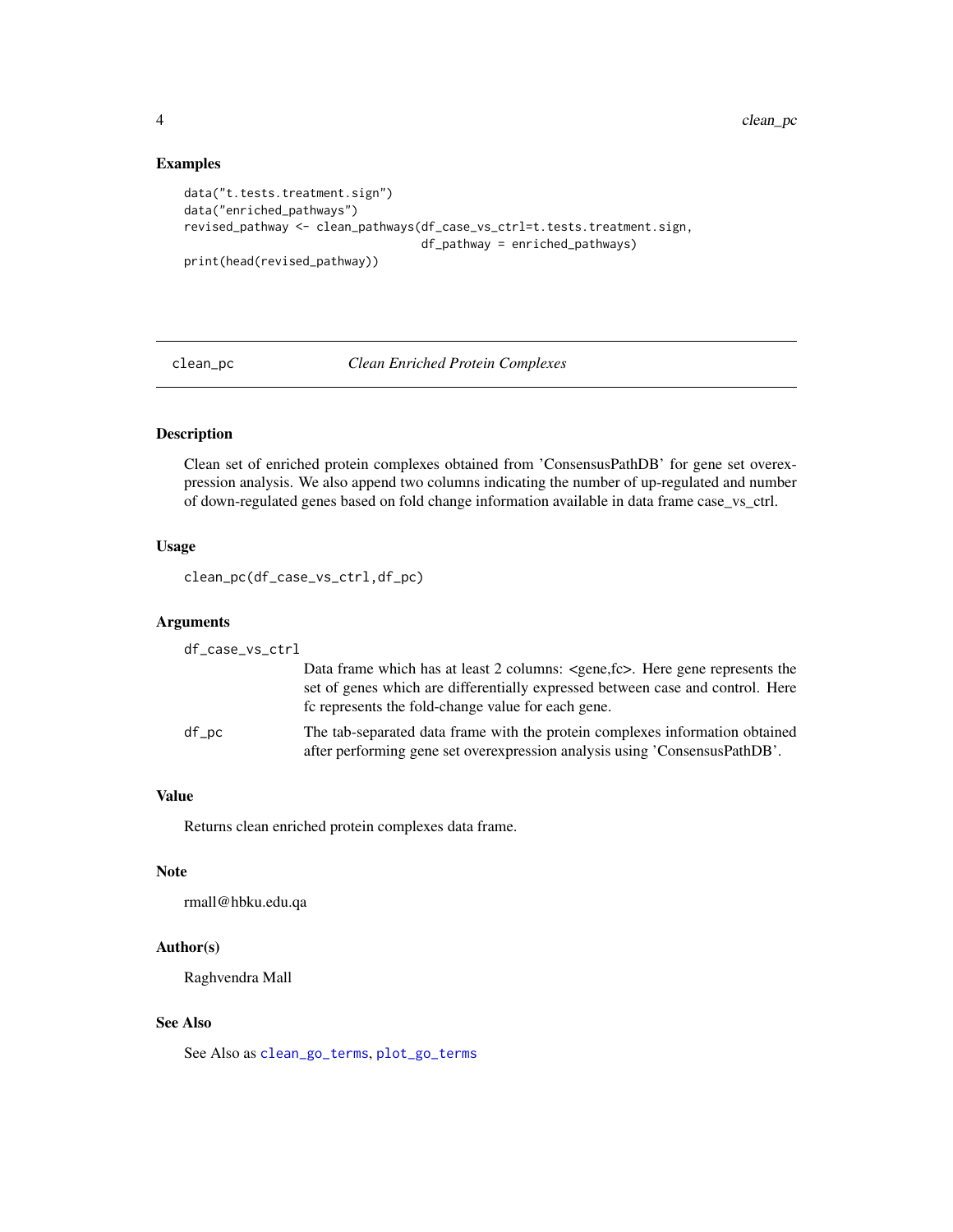#### <span id="page-4-0"></span>enriched\_goterms 5

#### Examples

```
data("t.tests.treatment.sign")
data("enriched_pc")
revised_pc <- clean_pc(df_case_vs_ctrl=t.tests.treatment.sign,
                                  df_pc = enriched_pc)
print(head(revised_pc))
```
enriched\_goterms *Sample Enriched Gene Ontologies (GO) Terms*

#### Description

This dataset highlights enriched gene ontologies (GO) terms identified by using ConsensusPathDB while performing overexpression analysis for a sample set of genes.

#### Usage

```
data("enriched_goterms")
```
#### References

Kamburov, A., Stelzl, U., Lehrach, H. and Herwig, R., 2013. The ConsensusPathDB interaction database: 2013 update. Nucleic acids research, 41(D1), pp.D793-D800.

#### Examples

```
data(enriched_goterms)
## maybe str(enriched_goterms) ;
```
enriched\_pathways *Sample Enriched Pathways*

#### Description

This dataset highlights enriched pathways identified by using 'ConsensusPathDB' while performing overexpression analysis for a sample set of genes.

#### Usage

```
data("enriched_pathways")
```
#### References

Kamburov, A., Stelzl, U., Lehrach, H. and Herwig, R., 2013. The ConsensusPathDB interaction database: 2013 update. Nucleic acids research, 41(D1), pp.D793-D800.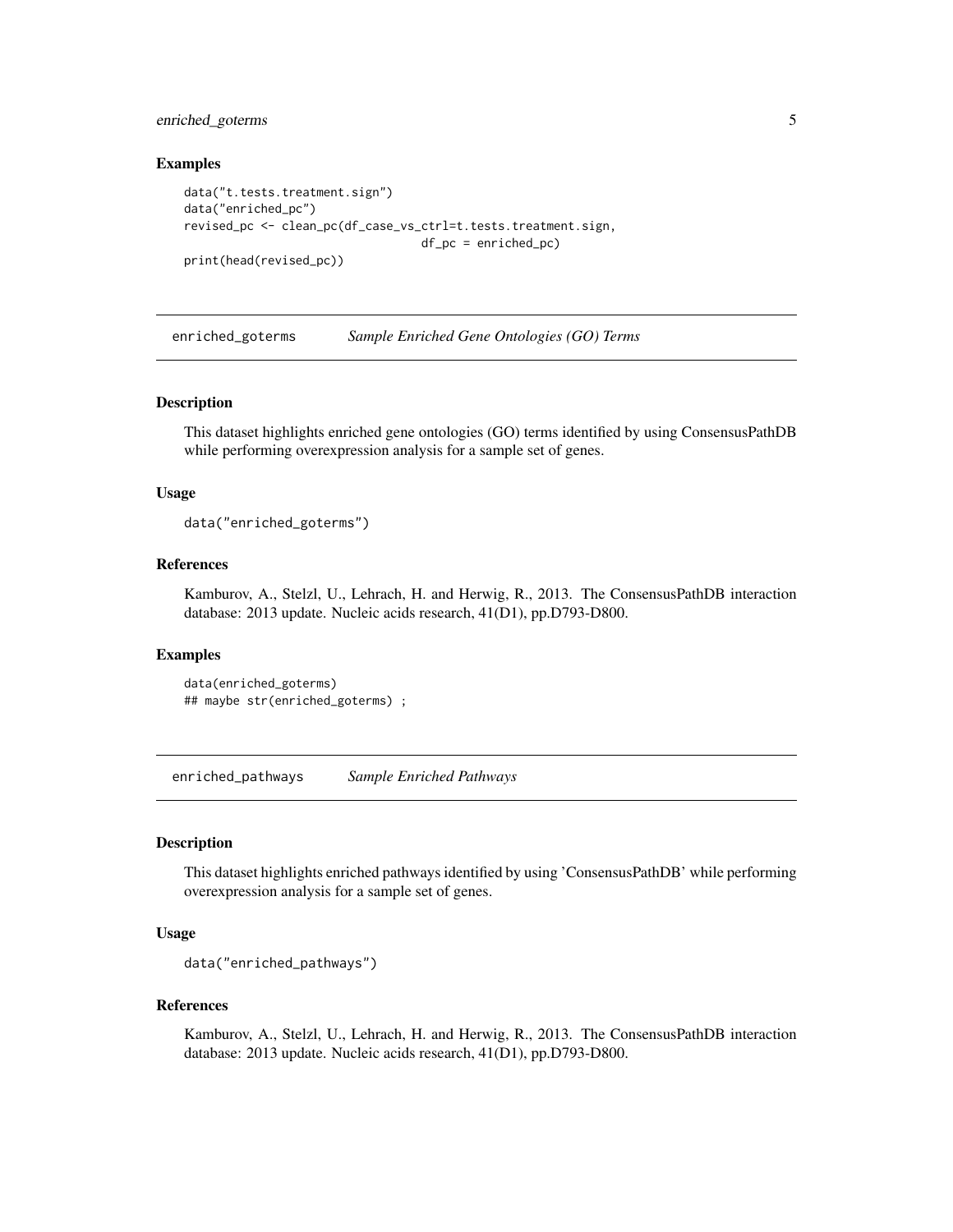#### Examples

```
data(enriched_pathways)
## maybe str(enriched_pathways) ;
```
enriched\_pc *Sample Enriched Protein Complexes*

#### Description

This dataset highlights protein complexes identified by using 'ConsensusPathDB' while performing overexpression analysis for a sample set of genes.

#### Usage

data("enriched\_pc")

#### References

Kamburov, A., Stelzl, U., Lehrach, H. and Herwig, R., 2013. The ConsensusPathDB interaction database: 2013 update. Nucleic acids research, 41(D1), pp.D793-D800.

#### Examples

```
data(enriched_pc)
## maybe str(enriched_pc) ;
```
<span id="page-5-1"></span>plot\_go\_terms *Bupple Plot for GO Terms*

#### Description

Make a bubble plot for significantly enriched Gene Ontologies (GO) Terms obtained after performing gene set overexpression analysis using 'ConsensusPathDB'.

#### Usage

plot\_go\_terms(df\_goterms, total\_no\_background\_genes, negative\_log\_10\_p\_value\_cutoff)

#### Arguments

| df_goterms                | The tab-separated data frame with the GO terms information obtained after per-    |
|---------------------------|-----------------------------------------------------------------------------------|
|                           | forming gene set overexpression analysis using 'ConsensusPathDB'.                 |
| total_no_background_genes |                                                                                   |
|                           | Total no of genes in the background set.                                          |
|                           | negative_log_10_p_value_cutoff                                                    |
|                           | The threshold on $-log10(pvalue)$ to be used to identify the GO terms to be high- |
|                           | lighted in the plot.                                                              |
|                           |                                                                                   |

<span id="page-5-0"></span>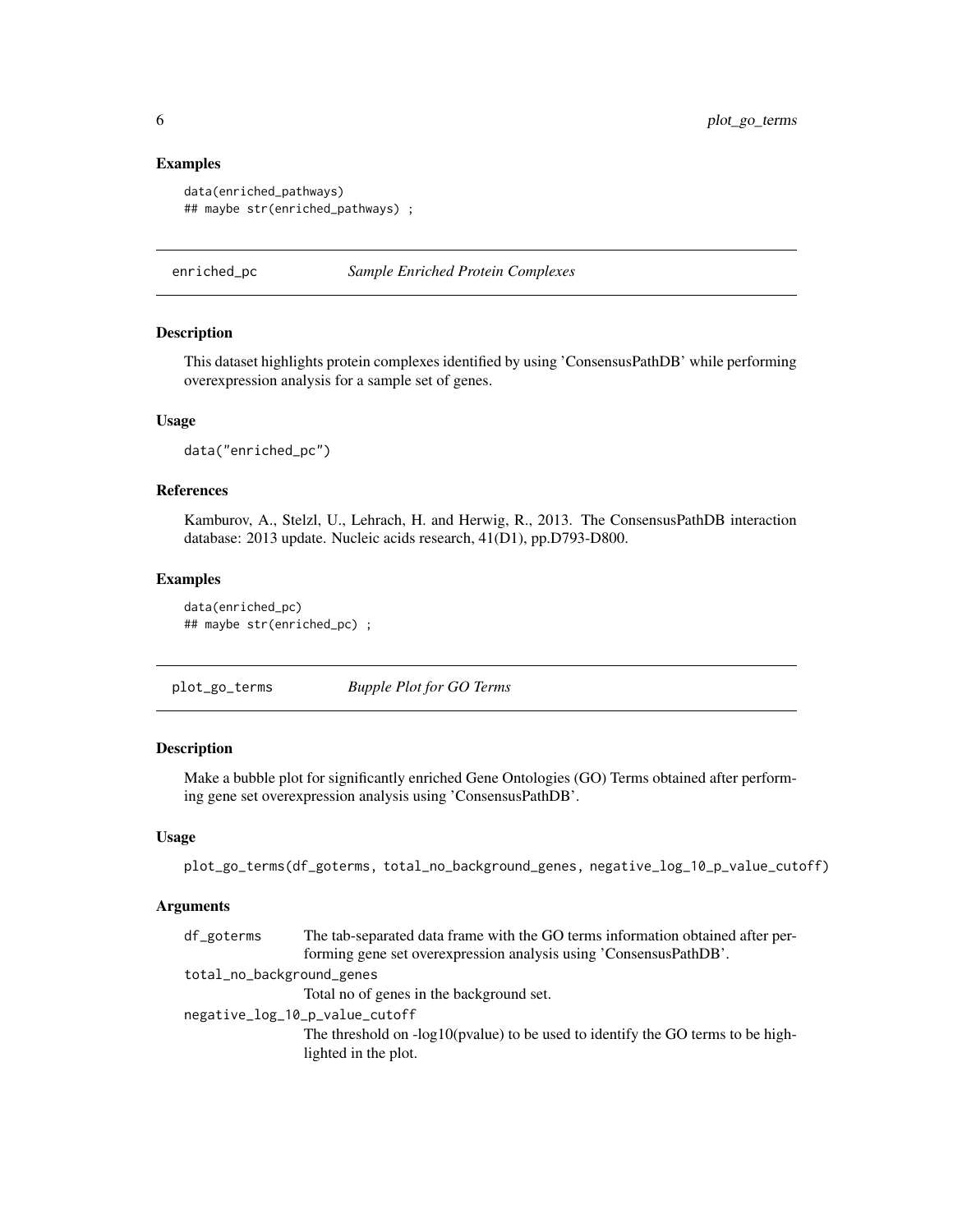#### <span id="page-6-0"></span>plot\_pathways 7

#### Details

Plots the significantly enriched molecular function (m), cellular components (c) and biological processes (b) obtained via ConsensusPathDB.

#### Value

Returns a bubble plot of type ggplot.

#### Note

rmall@hbku.edu.qa

#### Author(s)

Raghvendra Mall

#### Examples

```
data("enriched_goterms")
g <- plot_go_terms(df_goterms = enriched_goterms, negative_log_10_p_value_cutoff=17)
g
```
plot\_pathways *Plot clean enriched pathways as a bubble plot*

#### Description

Make a bubble plot of clean enriched pathways obtained from 'ConsensusPathDB' by performing gene set overexpression analysis. Colours represent the clusters to which each pathway belongs. You need to run the function [clean\\_pathways](#page-2-1) to obtain the input data frame.

#### Usage

```
plot_pathways(final_df_pathway, total_no_background_genes, fontsize)
```
#### Arguments

final\_df\_pathway Clean and clustered pathways obtained using [clean\\_pathways.](#page-2-1) total\_no\_background\_genes Total no of genes in the background set. fontsize Font size of the pathways to be displayed on y-axis.

#### Value

Returns a bubble plot of type ggplot. Colours represent the clusters to which each pathway belongs.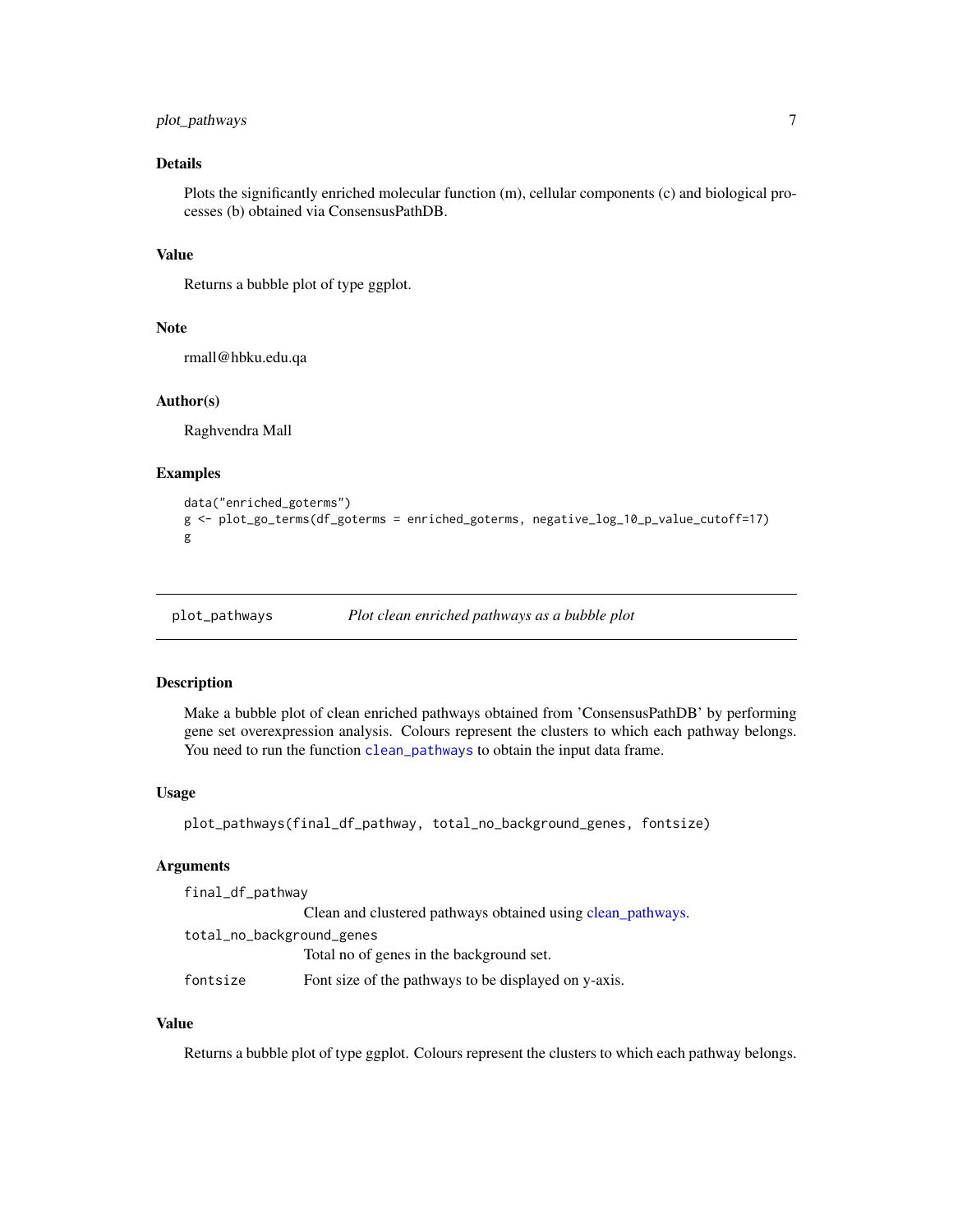#### <span id="page-7-0"></span>Note

rmall@hbku.edu.qa

#### Author(s)

Raghvendra Mall

#### See Also

See Also as [clean\\_pathways](#page-2-1), [plot\\_pathways\\_stacked\\_barplot](#page-7-1), [plot\\_go\\_terms](#page-5-1)

#### Examples

```
data("t.tests.treatment.sign")
data("enriched_pathways")
revised_pathway <- clean_pathways(df_case_vs_ctrl=t.tests.treatment.sign,
                                  df_pathway = enriched_pathways)
p <- plot_pathways(revised_pathway)
p
```
<span id="page-7-1"></span>plot\_pathways\_stacked\_barplot

#### *Stacked Barplot of Cleaned Pathways*

#### Description

Make a stacked barplot like the one available in Ingenuity Pathway Analysis highlighting percentage of up, down and non-differentially expressed genes in the set of clean enriched pathways obtained from 'ConsensusPathDB' by performing gene set overexpression analysis. You need to run the function [clean\\_pathways](#page-2-1) to obtain the input data frame

#### Usage

plot\_pathways\_stacked\_barplot(final\_df\_pathway)

#### Arguments

final\_df\_pathway

Clean and clustered pathways obtained using [clean\\_pathways](#page-2-1).

#### Value

Returns a stacked barplot of type ggplot.

#### Note

rmall@hbku.edu.qa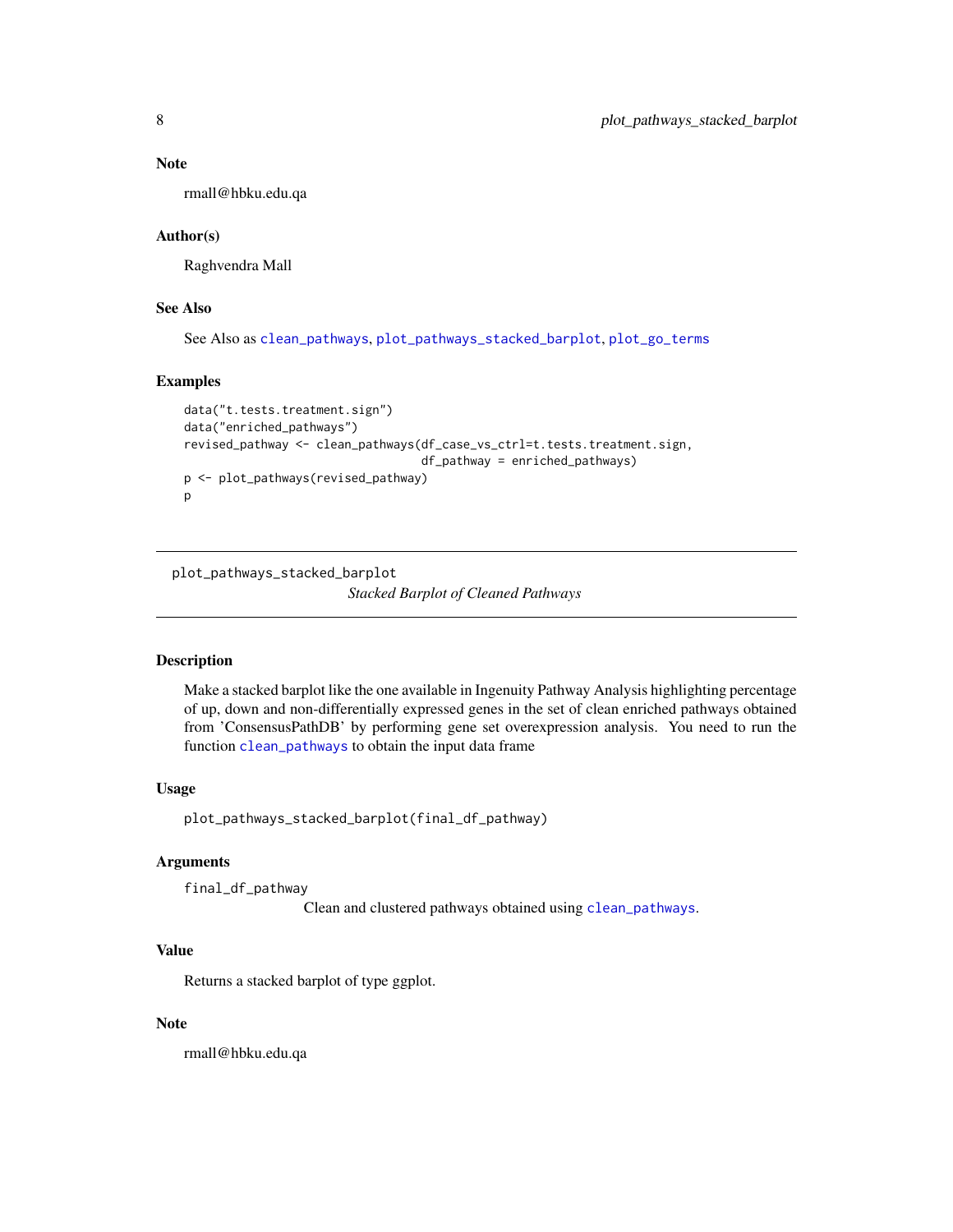<span id="page-8-0"></span>t.tests.treatment.sign 9

#### Author(s)

Raghvendra Mall

#### See Also

[clean\\_pathways](#page-2-1), [plot\\_go\\_terms](#page-5-1)

#### Examples

```
data("t.tests.treatment.sign")
data("enriched_pathways")
revised_pathway <- clean_pathways(df_case_vs_ctrl=t.tests.treatment.sign,
                                  df_pathway = enriched_pathways)
p <- plot_pathways_stacked_barplot(revised_pathway)
p
```
t.tests.treatment.sign

*List of differentially expressed genes*

#### Description

Consist of list of differentially expressed genes (DEG) with fold-change information i.e. up and down regulated genes between case and control.

#### Usage

```
data("t.tests.treatment.sign")
```
#### Format

A data frame with 1820 observations on the following 8 variables.

gene a character vector

p.value a numeric vector

p.value.fdr a numeric vector

fc a numeric vector

mean.A a numeric vector

mean.B a numeric vector

- sd.A a numeric vector
- sd.B a numeric vector

#### Examples

```
data(t.tests.treatment.sign)
## maybe str(t.tests.treatment.sign) ;
```